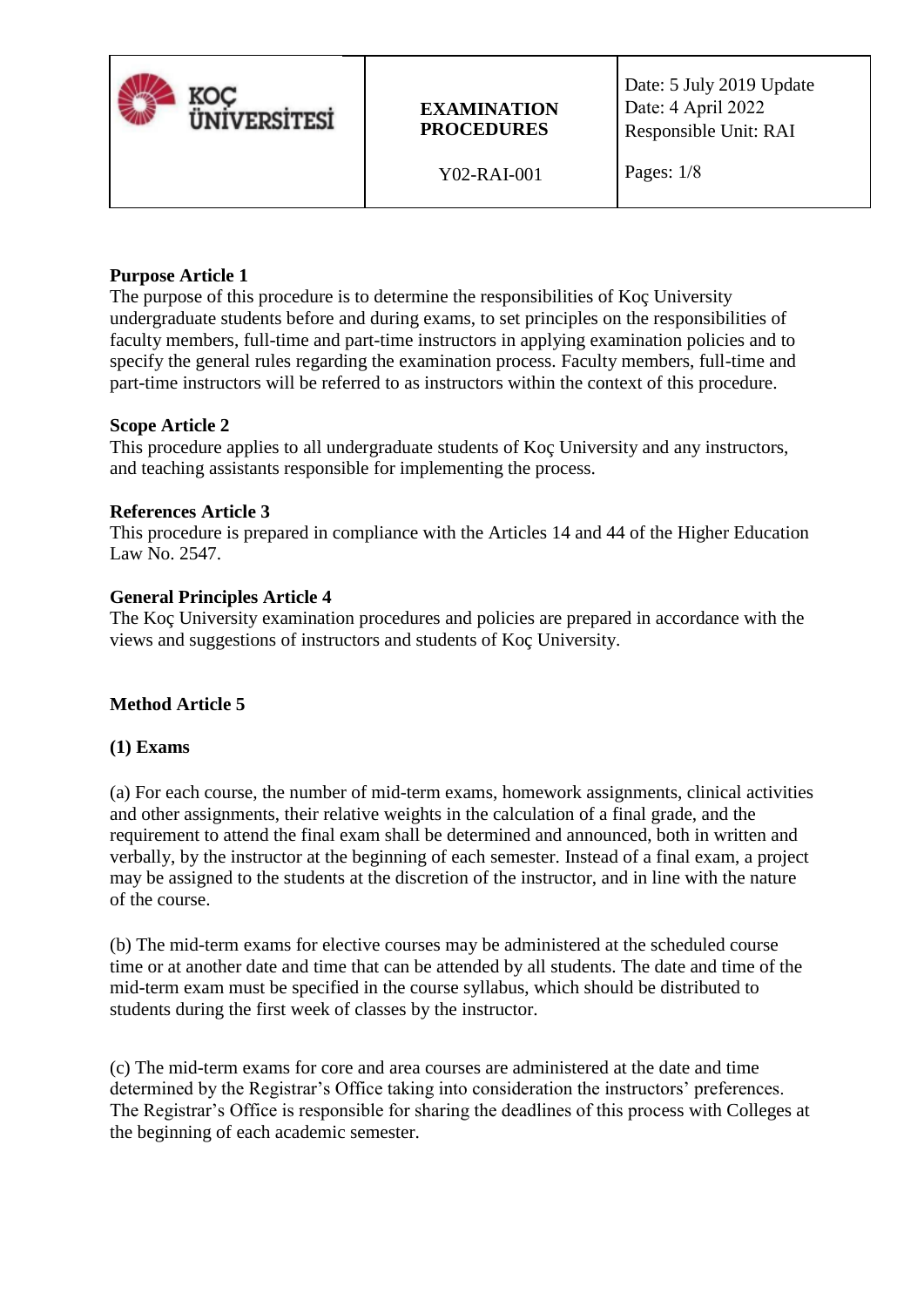| <b><i>ÜNIVERSITESI</i></b> | <b>EXAMINATION</b><br><b>PROCEDURES</b> | Date: 5 July 2019<br>Update: 5        |
|----------------------------|-----------------------------------------|---------------------------------------|
|                            | Y02-RAI-001                             | Responsible Unit: RAI<br>Pages: $2/7$ |

(d) The main principle is to schedule the mid-term, amnesty and final exams in such a way to enable the students to take a maximum two exams in one academic day. If and when this schedule is not possible, students having three or more exams in one academic day by are provided make-up exams. Students requesting a make- up exam should apply to the Faculty Dean's Office of the instructor of the relevant course two weeks before the exam during Fall and Spring semesters and one week in advance during the Summer semester.

(e) The exam schedule shall be announced by the Registrar's Office at the latest on the third week of the semester for the first mid-term exams and at the end of eighth week of the semester for the final exams. For courses with two mid-terms, the second mid-term exam date and hour shall be announced on the fourth week of the semester at the latest.

(f) A make-up exam is given to students who cannot take the exam due to an excuse deemed legitimate by the instructor. If the instructor does not accept the excuse of the student, the student may apply to the Faculty Executive Council. The date of the mid-term make-up exam shall be determined by Registrar's Office.

(g) The results of mid-term exams and mid-term make-up exams shall be announced within 10 working days from the date of exam at the latest.

(h) Exam papers shall be stored for two years starting from the date of the exam and may be destroyed at the end of this period with an official report after delivery of the exam papers to the relevant Dean's Office.

(i) Depending on the disability status of the student, exams for disabled students will be conducted in a separate room by a research assistant. The research assistant has to be from the department which offers the course for which the exam is taken. The research assistant has to be someone who is familiar with the concepts and terminology of the course in question. In case there are no research assistants available, the exam shall be conducted by the instructor delivering the course or by another instructor from the same department.

### **(2) Final Exams**

(a) Final exams may only be cancelled with the approval of the relevant Dean. The method of assessment that will replace the final exam shall be determined in consultation with the Dean.

(b) Instructors cannot change the date and hour of the final exam without obtaining approval of the Faculty Executive Council; cannot give these exams before the last day of classes.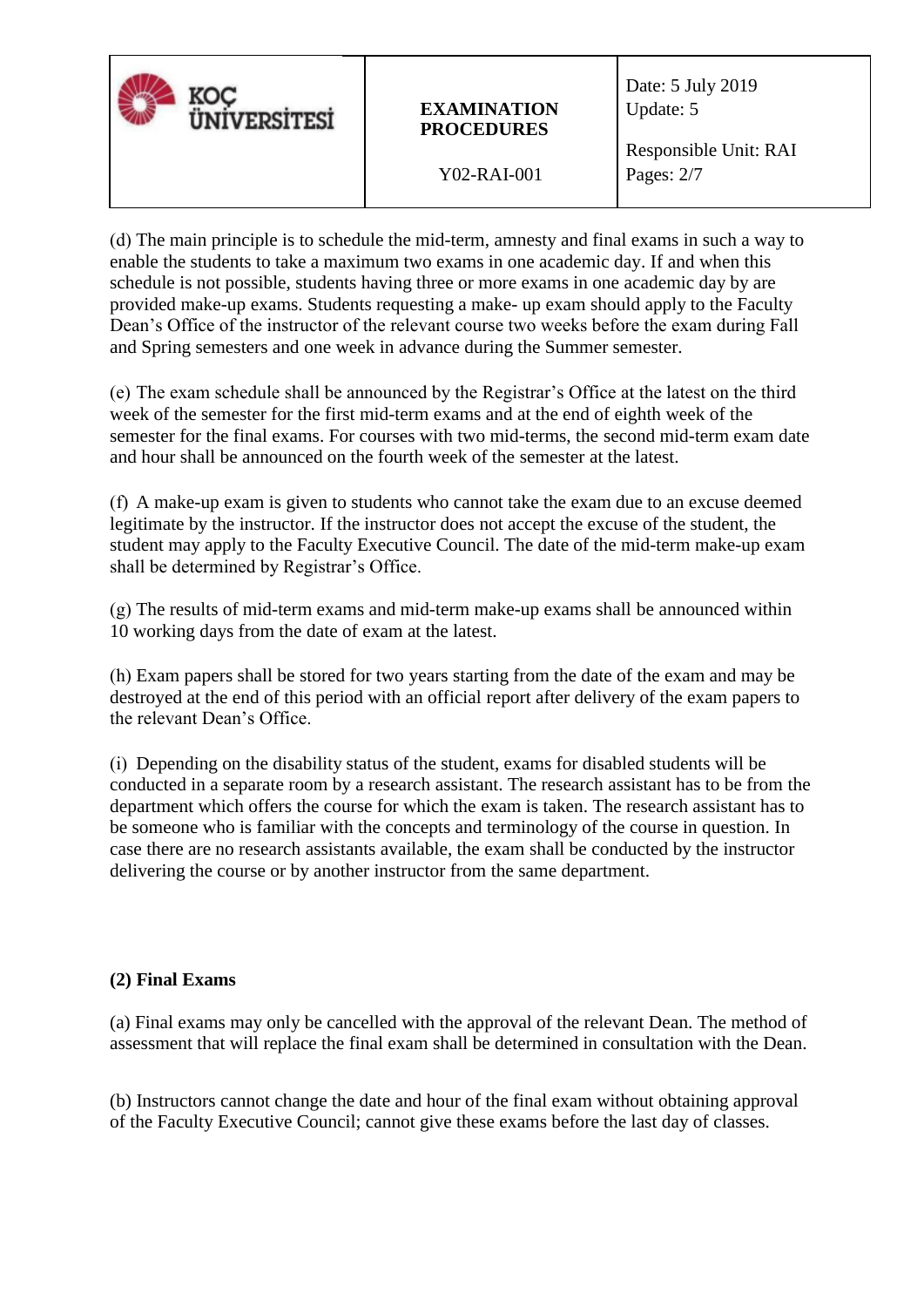| <b>ÜNIVERSITESI</b> | <b>EXAMINATION</b><br><b>PROCEDURES</b> | Date: 5 July 2019<br>Update: 5      |
|---------------------|-----------------------------------------|-------------------------------------|
|                     | Y02-RAI-001                             | Responsible Unit: RAI<br>Pages: 3/7 |

(c) When there are exchange students or the class size is large, final exam can be given earlier upon reviewing the exam schedules of the students, and with the approval of the relevant Faculty Executive Council.

(d) A make-up exam is given to students who cannot take an exam due to an excuse deemed legitimate by the instructor. If the instructor does not accept the excuse of the student, the student may apply to the Faculty Executive Council. The date of final make-up exam shall be determined by the instructor based on the dates announced in the Academic Calendar.

(e) Final exams, midterms, projects etc. shall not be given in the last weeks of the semesters, in exceptional cases, it can be decided the approval of the relevant dean.

### **(3) Amnesty Exams**

(a) The date, hour and relevant instructor for the amnesty exams scheduled pursuant to the decision of Koç University Academic Council dated 14 March 2012 shall be announced by the Registrar's Office.

#### **(4) Rules To Be Followed By Students During Exams**

(a) Students must be present at the examination room at the commencement of the exam. Late arrivals shall be accepted at the discretion of the instructor.

(b) Students are obliged to follow the exam instructions and reminders by the instructor-incharge throughout the exam, otherwise their conduct may be subject to disciplinary action. (c) Students are permitted to bring their student ID and writing supplies such as pencil, eraser etc. as well as other resources allowed by the instructor to be used during the exam. In addition, students may take non-alcoholic beverages and snacks into the examination room but should not cause any disturbance for other students and leave any garbage behind. In case any other item (mobile phone, course notes and books, etc.) is brought to the examination room, mobile phones should be switched off and course notes, books and other items and materials should be removed to a place that cannot be reached by students during the exam. Exam proctors may secure mobile phones, course notes, course books and other items and materials under their supervision during the examination in order to maintain the order.

(d) The exam shall start with the formal announcement of the exam proctor and distribution of answer sheets. To use a resource (course note, book etc.) that is not permitted by the instructor, to look at another student's examination sheet, to let a student see his/her answers or to have any communication, either written or verbal, with another student, and other similar conduct during the exam would be considered cheating.

(e) Student displaying a conduct that would be considered cheating shall be instructed immediately to leave his/her answer sheet with the exam proctor, and an official report summarizing the instance of cheating should be prepared and undersigned by the exam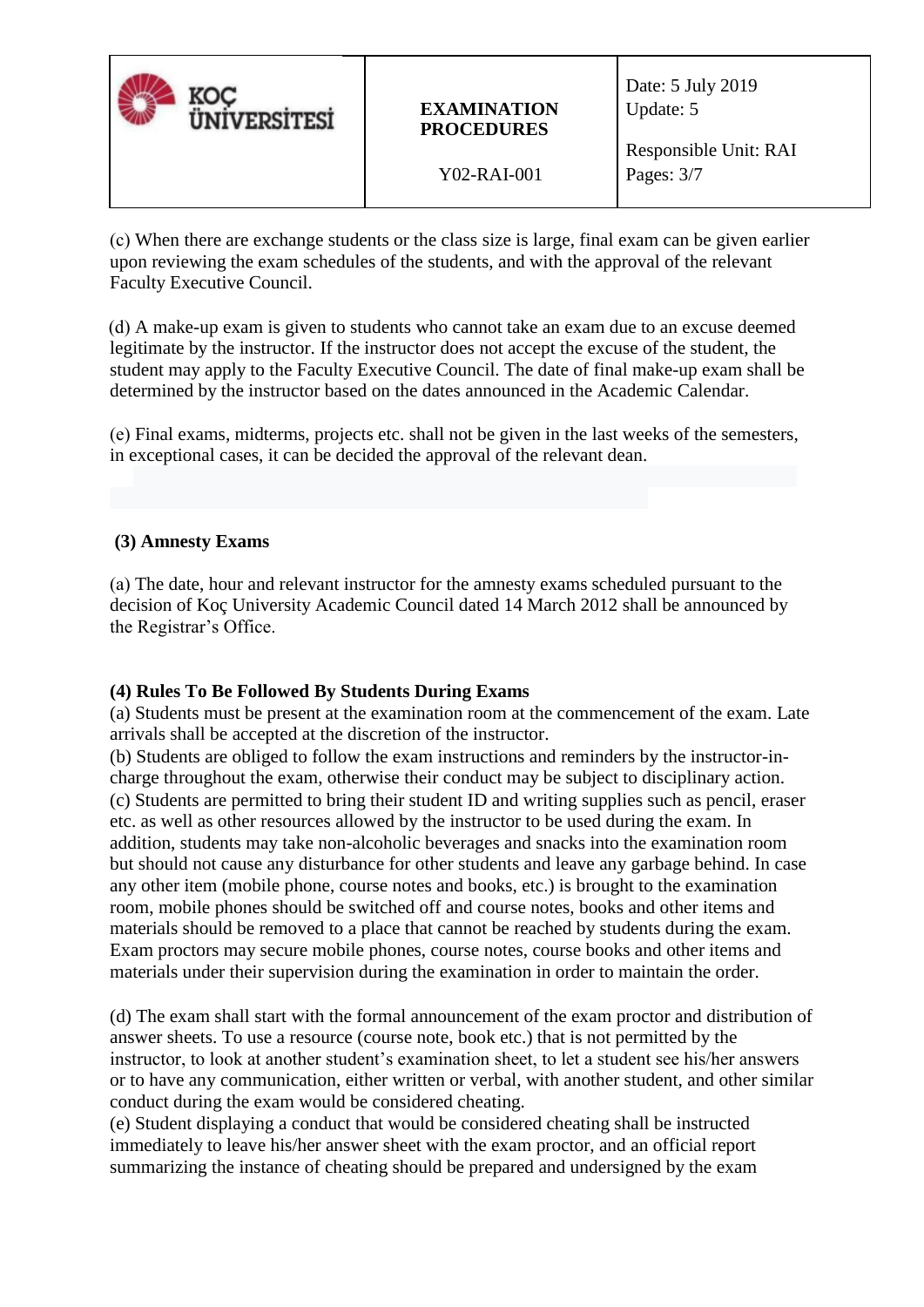| <b>ÜNIVERSITESI</b> | <b>EXAMINATION</b><br><b>PROCEDURES</b> | Date: 5 July 2019<br>Update: 5        |
|---------------------|-----------------------------------------|---------------------------------------|
|                     | Y02-RAI-001                             | Responsible Unit: RAI<br>Pages: $4/7$ |

proctors-in-charge at the examination room. Exam proctors shall attach the material evidence of cheating or, if it is not possible to confiscate the evidence, the visual image of the material to the report. In case the student resists in giving the material evidence or making the visual image available, this conduct shall also be documented. For example, in case notes written in the hand of a student are found, the written text may be evidenced with a photograph. In case notes written on personal items such as pencil case are found, the item may be confiscated. No evidence can be collected by force. If the student does not cooperate, this should also be stated in the report.

(f) Apart from compelling circumstances, students are not permitted to leave the examination room during the first 15 minutes. This rule may also apply for the last 10 minutes, at the discretion of exam proctors. If the attendance list has not been compiled during the first 15 minutes of the exam, the proctor may prolong the time limits.

(g) Apart from compelling circumstances, students are not permitted to leave the examination room without handing in their exam sheets.

(h) In case of a compelling circumstance, the student should inform the exam proctor before leaving the examination room; otherwise, an official report shall be prepared regarding the misbehaved student.

(i) Before handing in the exam sheets, students should ensure that their names appear on the exam sheets and attendance lists.

(j) The answer sheets should be handed in to the exam proctors at the end of the exam session. An official report shall be made in regard to students who do not hand in their answer sheets. (k) Students who leave the examination room after handing in their exam sheets cannot reenter the room before the exam ends. An official report shall be made for disorderly conduct in regard to students who do not follow this rule.

### **(5) Rules for Exam Proctors**

(a) Exams can be administered by the teaching assistants under the proctorship of faculty members. Instructors should be present as exam proctors for their courses.

(b) In case the number of students taking the exam exceeds thirty (30), the instructor is obliged to work together with his/her Faculty Dean's Office to make at least one more proctor present at the examination room. Depending on the capacity of the examination room, the proctors-in-charge must be present at least 10 minutes before the start of the exam in case of small rooms and 15 minutes in advance in case of large rooms.

(c) The availability/non-availability of supplementary papers and the duration of the exam should be announced by proctor(s) at the start of the exam.

(d) Students in the examination room should be seated as far as possible and in an orderly manner.

(e) Students are permitted to bring their student IDs and writing supplies such as pencil, eraser etc. as well as other resources allowed by the academic member to be used during the exam. In addition, students may take non-alcoholic beverages and snacks into the examination room but should not cause any disturbance for other students, and leave any garbage behind. In case any other item (mobile phone, course notes and books, etc.) is brought to the examination room, mobile phones should be switched off and course notes, books and other items and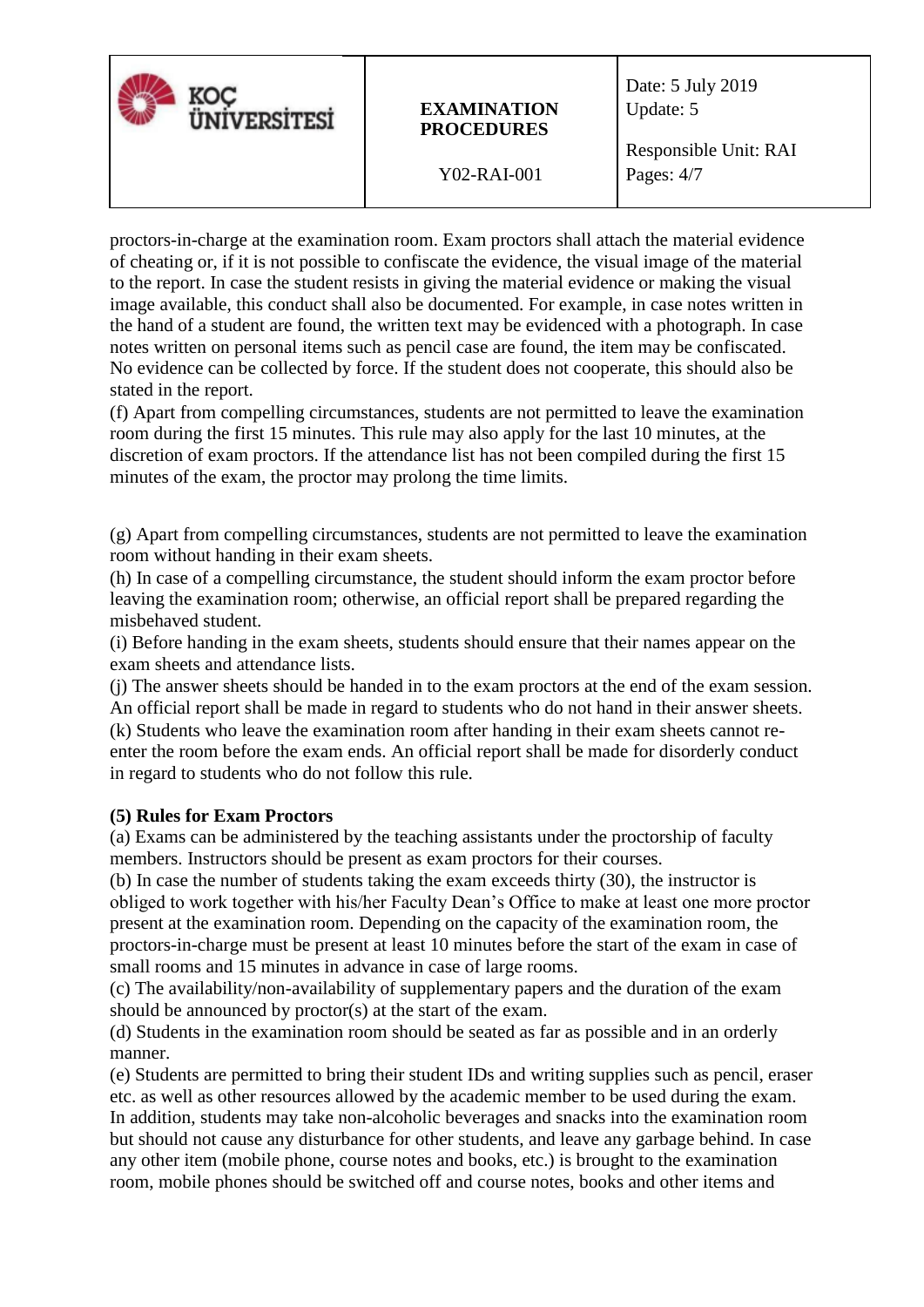| <b><i>INIVERSITESI</i></b> | <b>EXAMINATION</b><br><b>PROCEDURES</b> | Date: 5 July 2019<br>Update: 5        |
|----------------------------|-----------------------------------------|---------------------------------------|
|                            | Y02-RAI-001                             | Responsible Unit: RAI<br>Pages: $5/7$ |

materials should be removed to a place that cannot be reached by students during the exam. Exam proctors may secure the mobile phones, course notes, course books and other items and materials under their supervision during the examination in order to maintain the order. (f) Before the start of the exam, the proctors may verify the identification of students. This identity verification shall be done by checking that the identification information (name and number) is written on all exam sheets and that the submitted ID belongs to the person taking the exam.

(g) If deems necessary, the proctor may perform identification check after the start of the exam.

(h) If a student does not submit his/her student ID before or during the exam, he/she should present another valid identification card. Student without an ID would be allowed to take the exam only if the verification of his/her identity is beyond doubt.

(i) During the ID check, an attendance list should be signed by students sitting the examination, and the number of signatures should be checked against total sum of the class.

(j) Any attempt to cheat must be intervened. Student displaying a conduct that may be considered as cheating should be asked to hand in his/her answer sheet immediately with the proctor, and an official report summarizing the instance of cheating should be prepared and undersigned by the examination proctors-in-charge. Examination proctors should attach the material evidence of cheating or, if it is not possible to confiscate the evidence, the visual image of the material to the report. In case the student resists in giving the material evidence or making the visual image available, this conduct shall also be documented.

(k) Whether an action communicated to disciplinary committee with an official report prepared by proctors may be considered as cheating or an attempt to cheat is under the discretion of the related disciplinary committee. If the student is found not guilty of cheating or attempt to cheat, he/she is given a right to take the rest of the exam or the entire exam from the beginning.

(l) Members who cannot carry out their proctorship duties must inform the relevant College's Dean's Office in advance.

(m) It is possible to delegate proctorship duties without disturbing the order of the exam, provided that the exchange of proctors would be informed to the relevant Faculty Dean's Office before the exam.

(n) Exam proctors should pay strict attention not to cause any disturbance for the students while having conversation amongst themselves and not to disrupt their proctorship. In particular, during exams with long sessions, one of the proctors may leave the examination room for a short period of time provided that another examination or stays present at the room. Otherwise, proctors should not leave the examination room.

(o) Before the start of the exam, it should be declared that during the exam, at regular intervals, the proctor would give notice of the time left by writing on the board and/or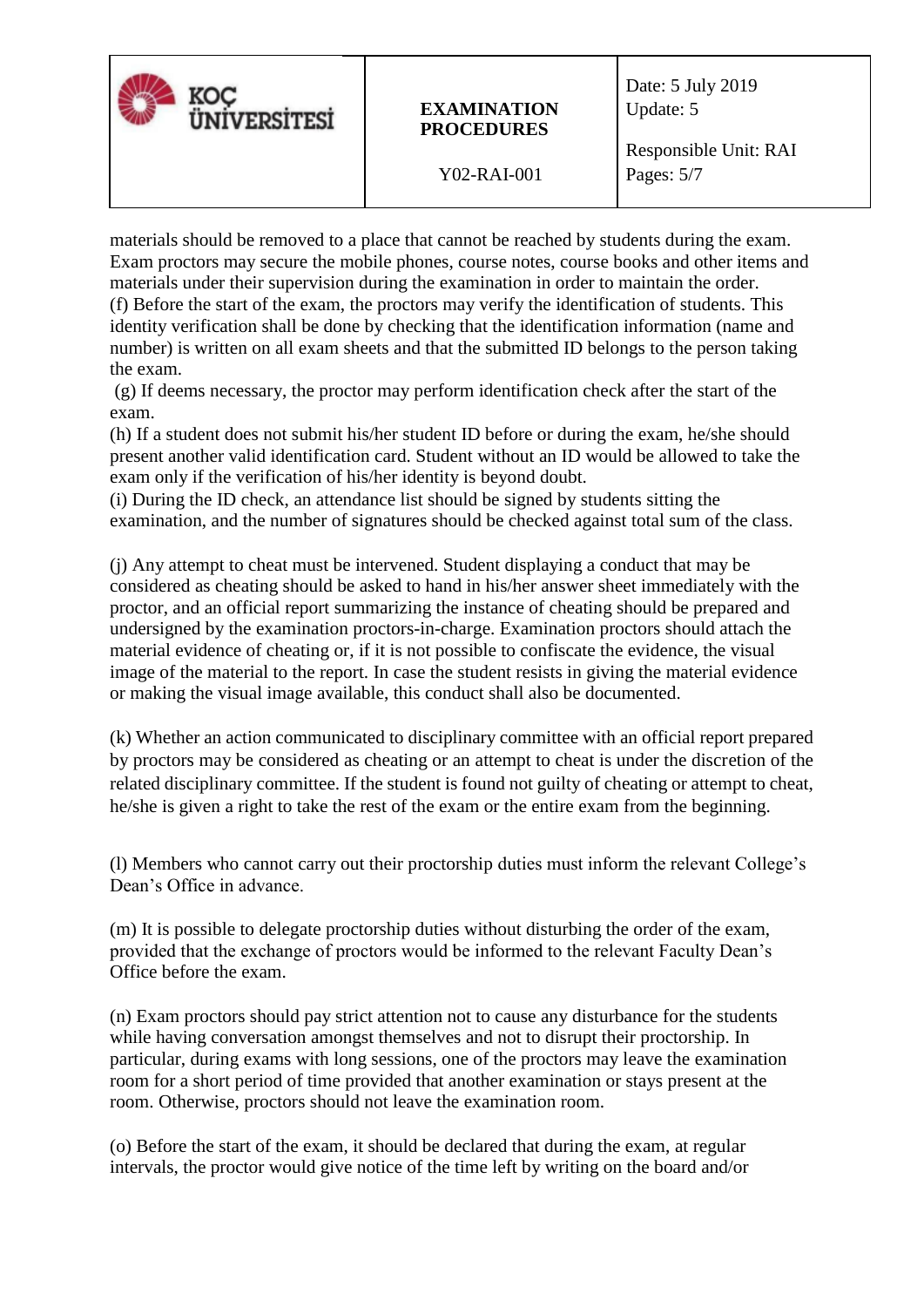| <b><i>IINIVERSITESI</i></b> | <b>EXAMINATION</b><br><b>PROCEDURES</b> | Date: 5 July 2019<br>Update: 5        |
|-----------------------------|-----------------------------------------|---------------------------------------|
|                             | Y02-RAI-001                             | Responsible Unit: RAI<br>Pages: $6/7$ |

verbally and the time left for the session should be announced at regular intervals to students in appropriate ways. It is recommended to be done either by writing on the board or, if required, orally.

(p) At the end of the exam session, the answer sheets should be arranged in the way specified by the instructor of the course, counted and checked against the number of students listed in the attendance list, and then the attendance list should be signed by the proctors.

(r) Apart from compelling circumstances, students are not permitted to leave the examination room without handing in their exam sheets. An official report shall be made with regard to misbehaved students and submitted to the relevant Faculty Dean's Office after being signed by the proctors of the examination room.

### **(6) Other Clauses**

For exams other than those given in session (independent study, take-home exam etc.), students are obliged to follow the relevant provisions under the Student Code of Conduct (see: Student Code of Conduct, Article 4.2).

### **Revisions**

The responsibility of revising and updating this regulation falls on the Office of the Vice President for Academic Affairs. The revision shall be performed every April on a yearly basis.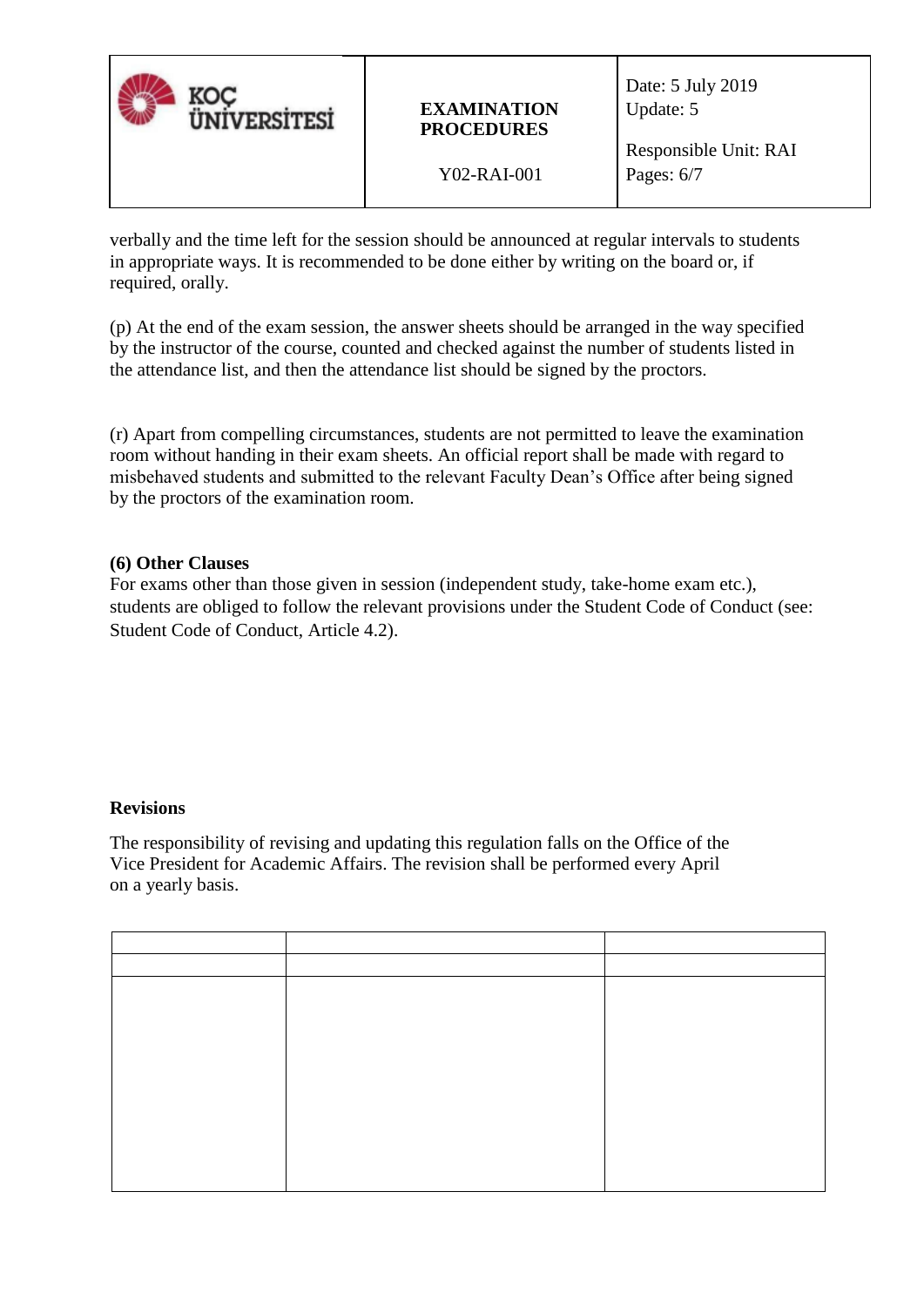| <b>Date</b> | <b>Changes</b>                                                                                                                                                                                                                                                                                                                                                                                                                                                                                                                                                                                                                            | <b>Changed by</b> |
|-------------|-------------------------------------------------------------------------------------------------------------------------------------------------------------------------------------------------------------------------------------------------------------------------------------------------------------------------------------------------------------------------------------------------------------------------------------------------------------------------------------------------------------------------------------------------------------------------------------------------------------------------------------------|-------------------|
| 13.09.2012  | New Publication                                                                                                                                                                                                                                                                                                                                                                                                                                                                                                                                                                                                                           | <b>VPAA</b>       |
| 29.11.2013  | Added article $i'$ to article 5 (1) (j)<br>Depending on the disability status of the<br>student, exams for disabled students will<br>be conducted in a separate room by a<br>research assistant. The research assistant<br>has to be from the department which<br>offers the course for which the exam is<br>taken. The research assistant has to be<br>someone who is familiar with the<br>concepts and terminology of the course<br>in question. In case there are no research<br>assistants available, the exam shall be<br>conducted by the instructor delivering<br>the course or by another instructor from<br>the same department. | <b>VPAA</b>       |
| 28.03.2014  | Added article 5 (1) a: Exams can be<br>administered by the teaching assistants<br>proctorship of faculty<br>under<br>the<br>members. Instructors should be present<br>as exam proctors for their courses.                                                                                                                                                                                                                                                                                                                                                                                                                                 | <b>VPAA</b>       |
| 13.03.2015  | Added a-f article $5(2)$ – about final<br>exams                                                                                                                                                                                                                                                                                                                                                                                                                                                                                                                                                                                           | <b>VPAA</b>       |
| 13.04.2015  | Added to article 5 (2) "Final exams,<br>midterms, projects etc. shall not be given<br>in the last weeks of the semesters ,in<br>exceptional cases, it can be decided the<br>approval of the relevant dean."                                                                                                                                                                                                                                                                                                                                                                                                                               | <b>VPAA</b>       |
| 05.07.2019  | Added 'amnesty exams' article 5 (d):<br>The main principle is to schedule the<br>mid-term, amnesty and final exams in<br>such a way to enable the students to take<br>a maximum two exams in one academic<br>day.                                                                                                                                                                                                                                                                                                                                                                                                                         | <b>VPAA</b>       |
| 04.04.2022  | Subtracted of the articles;<br>$5(1)(g)$ No make-up exam shall be<br>given for mid-term make-up exams.                                                                                                                                                                                                                                                                                                                                                                                                                                                                                                                                    | <b>VPAA</b>       |